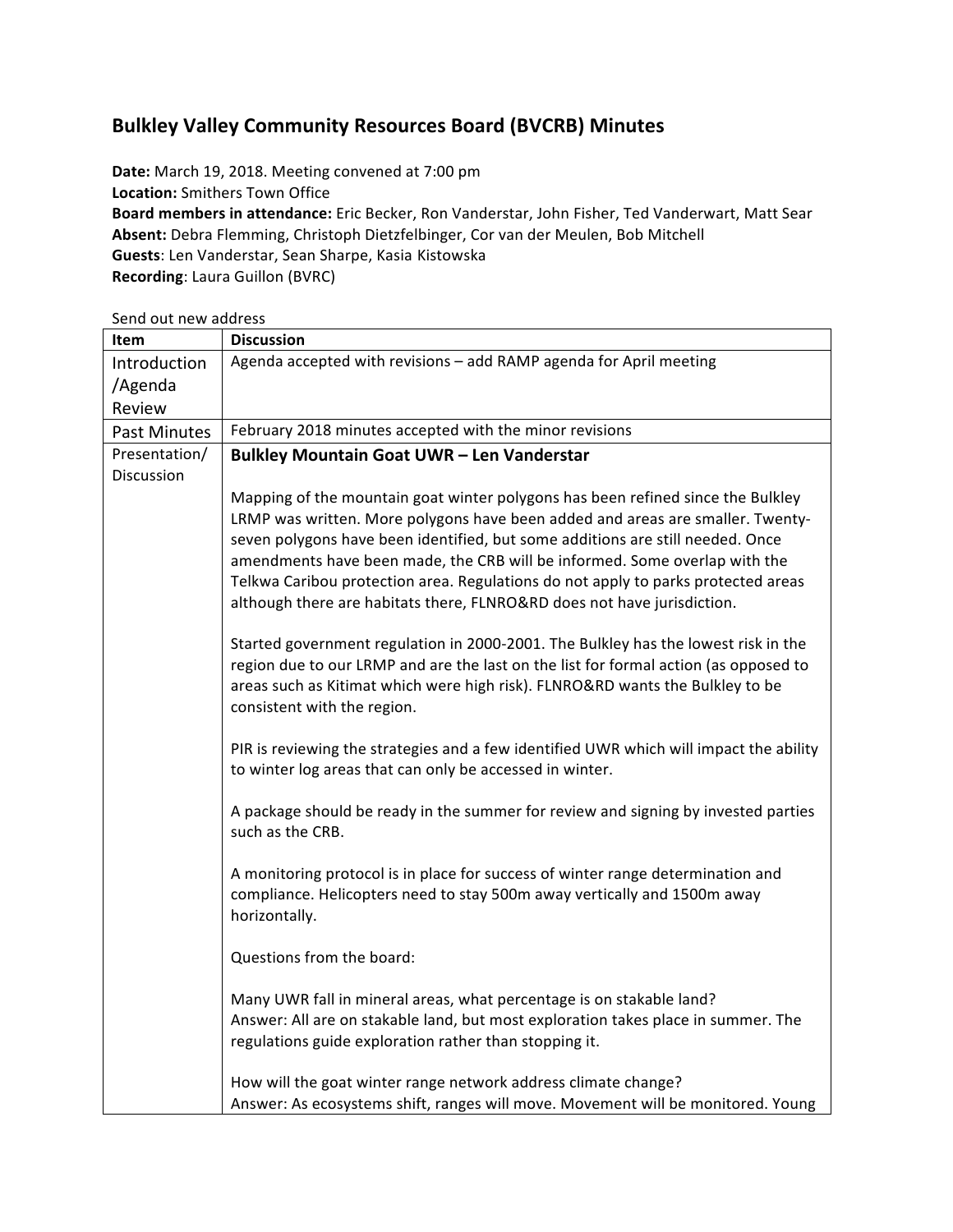|                            | billies are the only ones that move ranges thus are the most vulnerable. Nannies,<br>young and older billies stay in one place. Many goats will not be in the protected<br>area, but boundaries are put where they are most needed.                                                                                                                                   |
|----------------------------|-----------------------------------------------------------------------------------------------------------------------------------------------------------------------------------------------------------------------------------------------------------------------------------------------------------------------------------------------------------------------|
|                            | Mountain goats are very sensitive to noise in winter. To conserve energy and fat<br>reserves they only move ~30m/hour (caribou move ~300m/day). Any stress can<br>result in less young as females can reabsorb fetuses for energy leading to future<br>impact from present stress.<br>Action: Matt and Ted will update the board on the process. FLNRO&RD will send a |
|                            | track changes document.                                                                                                                                                                                                                                                                                                                                               |
| Ongoing<br><b>Business</b> | Update on the WHMA plan - Len Vanderstar                                                                                                                                                                                                                                                                                                                              |
|                            | Conservation Lands Program: acquired new conservation lands through repurchasing<br>from private owners. Received 30K/year with 5K for the Bulkley. As of last year, no<br>eligible funding is available. Under the wildlife act, will receive conservation funds.                                                                                                    |
|                            | Clarification - the primary statute for issuance of a permit would not change. There<br>will be no additional administration burden and no change to the forest stewardship<br>plan. FLNRO&RD will have the authority to deny permits, but will mostly be adding<br>guidance. The current situation is not effectively managing the intent of the LRMP.               |
|                            | Action: Ron will wait to hear of updates from Matt (1 week) then send out letter<br>draft for approval.                                                                                                                                                                                                                                                               |
|                            | <b>Telkwa Coal Suggested Questions</b>                                                                                                                                                                                                                                                                                                                                |
|                            | Thermal vs. metallurgic coal - could the focus change after starting? Price of<br>$\bullet$<br>metallurgical is higher.                                                                                                                                                                                                                                               |
|                            | In a landscape riparian area with grizzly habitat, what is the risk/benefit for<br>values?                                                                                                                                                                                                                                                                            |
|                            | Selenium - not likely an issue, very low                                                                                                                                                                                                                                                                                                                              |
|                            | Dust control<br>٠                                                                                                                                                                                                                                                                                                                                                     |
|                            | ARD - If acid potential rock is excavated to get at the coal this is a concern.<br>٠                                                                                                                                                                                                                                                                                  |
|                            | The suggested production rate falls just under regulation for a large scale<br>٠<br>mine and their website states a goal to up production. Would this trigger an<br>EA? If there is enough public pressure can trigger an EA even if under<br>threshold.                                                                                                              |
|                            | The CRB presentation has changed to May (remember second Monday of May) or<br>September. Public presentations will occur in April.                                                                                                                                                                                                                                    |